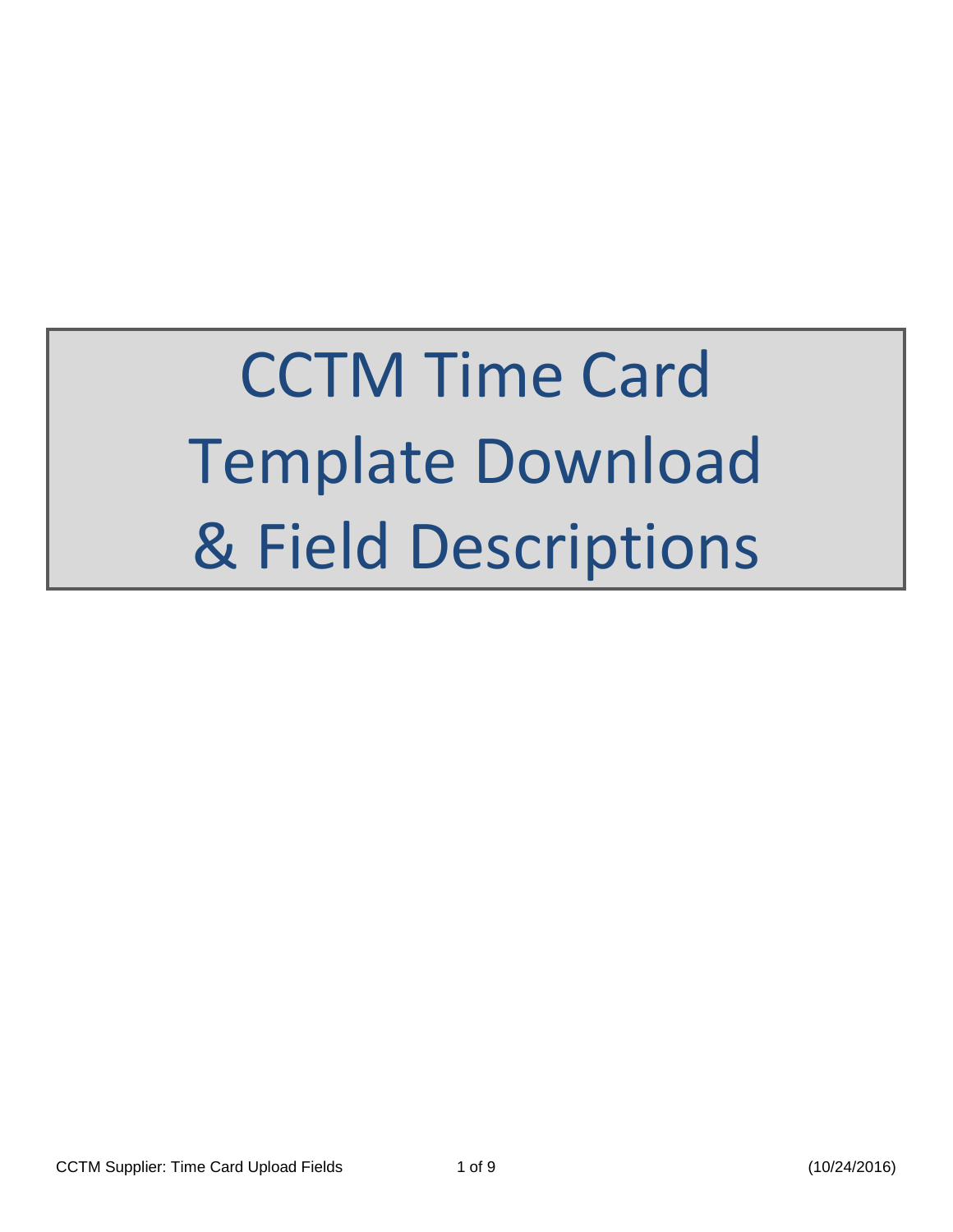A single CCTM Time Card represents a **one week period** from **Monday to Sunday**. Each Supplier user can submit one Time Card per Purchase Order (PO), per Job number or PO Line number per week. When a CCTM PO is created, it will reference the GCPA (Global Contract Purchase Agreement) and will be designated as one of two Types - **Time & Materials** or **Fixed Price**. Further, a Time & Materials PO type will be have one of three Time Card Entry Modes:

- 1. Individual Daily: Most common, hours/units reported for each individual person/piece of equipment between Monday and Sunday.
- 2. Bulk Daily: Total hours/units reported for all individuals/pieces of equipment, for each Craft Combination, between Monday and Sunday.
- 3. Bulk Weekly: Total hours/units reported for all individuals/pieces of equipment, for each Craft Combination, for the entire Time Card period.

A Time Card created against a Time & Materials (T&M) type PO will pull Craft combinations and rates directly from the Rate Card to the Labor or Equipment section. You will only be required to enter hours/units per day. The T&M Time Card also includes a Materials section and an Expense section. Within each you can report variable costs that cannot be included in the Rate Card or costs that occur periodically. A Time Card created against a Fixed Price type PO will simply report a Milestone and a single dollar amount.

A CCTM Time Card can be created Online, or an Excel template can be downloaded and completed for Upload to CCTM. Online Time Card creation is only recommended when fewer than 10 Time Card lines will be reported. Otherwise Time Card template Upload is the preferred method as data can be populated, copied and pasted in an Excel file.

After the Time Card has been created online or uploaded to CCTM successfully, it is submitted to the Ameren approver designated at the PO level. You do not have access to change the Time Card approver. Time Card submittal will trigger two events. The Time Card approver will receive an automated notification, informing him/her there is a Time Card pending action, and the Pay Terms period will begin. When an Ameren approver reviews a Time Card s/he can choose to Approve it, Forward it to another individual for review, or Reject it. Time Card rejection requires the approver to enter a Rejection Reason, clearly stating the reason for rejection and the alternate action required. When the Time Card is Approved, you will receive an automated notification indicating the same.

Nightly, an automated batch is initiated, flagging all Time Cards in Approved status and completing the Receipt and Invoice process. This is the point at which a CCTM Time Card becomes an official Invoice. You can view Invoice and Payment details via your AMPOS iSupplier Portal Full Access responsibility.

**This quick reference will guide you through download and completion of your CCTM Time Card Excel template including column name, whether it is required/optional/dependent (upon Rate Card setup or Time Card Entry Mode), and the details to enter for each Time Card line.**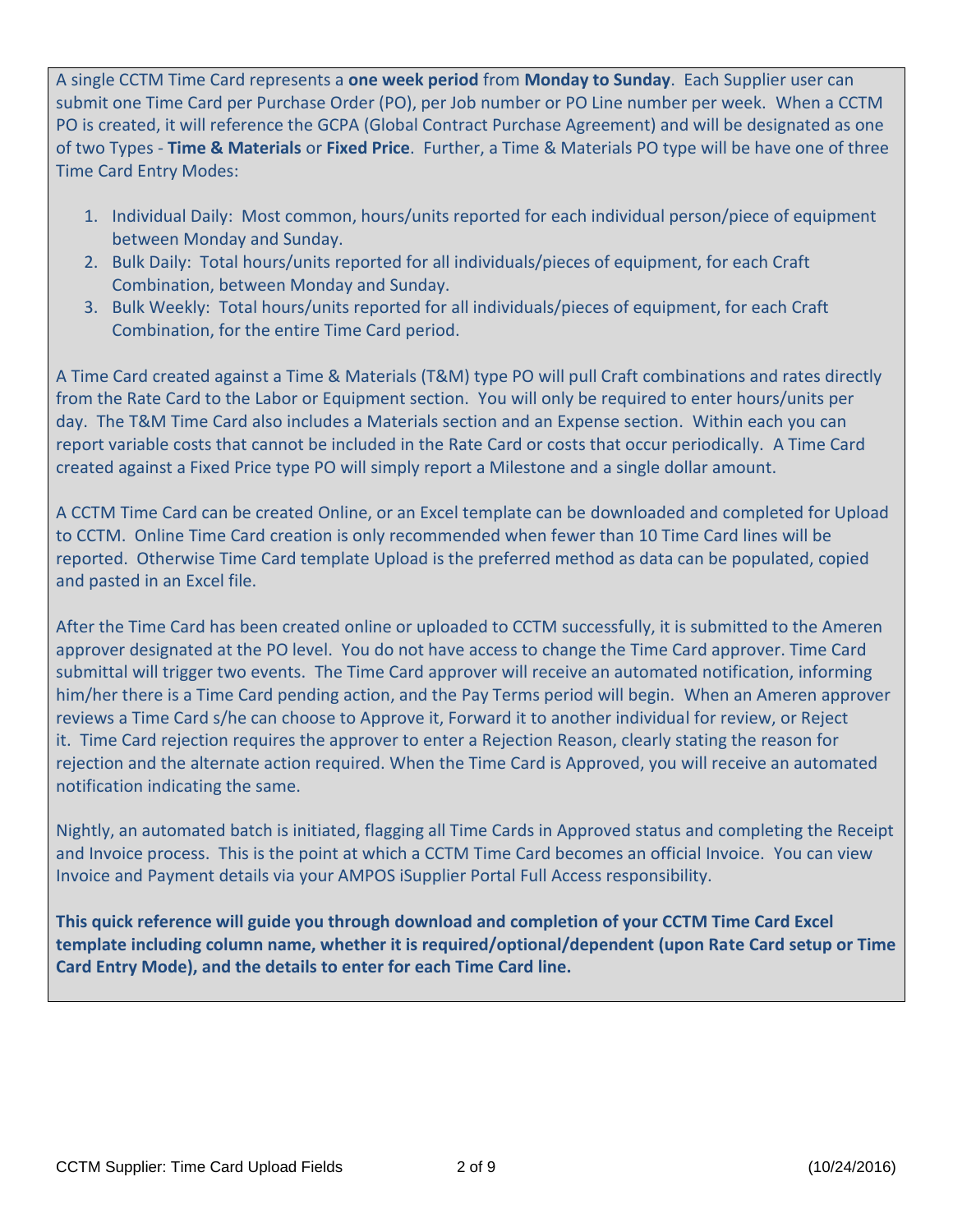## CCTM Supplier **Time Card Template Download**

| <b>Step</b> | <b>Action</b>                                                                                                                                                                                                                                                                        |
|-------------|--------------------------------------------------------------------------------------------------------------------------------------------------------------------------------------------------------------------------------------------------------------------------------------|
|             | Under the Main Menu on your Oracle Applications Home Page click the AMCCTM Supplier Time Card<br>Super User responsibility. The page will refresh and display links below. Click the CCTM link, followed by<br>the Time Card lin. You will be taken to your CCTM Timecard Home page. |

| <b>Oracle Applications Home Page</b>                      |  |  |  |  |  |
|-----------------------------------------------------------|--|--|--|--|--|
|                                                           |  |  |  |  |  |
| <b>Main Menu</b>                                          |  |  |  |  |  |
|                                                           |  |  |  |  |  |
|                                                           |  |  |  |  |  |
| AMCCTM Supplier Rate Card User                            |  |  |  |  |  |
| <b>ED AMCCTM Supplier Reports Users</b>                   |  |  |  |  |  |
| AMCCTM Supplier Time Card Super User                      |  |  |  |  |  |
| Change Password                                           |  |  |  |  |  |
| ∃□сстм                                                    |  |  |  |  |  |
| PM Data                                                   |  |  |  |  |  |
| <b>Time Card</b>                                          |  |  |  |  |  |
| Notifications<br><b>ED AMCCTM Supplier Time Card User</b> |  |  |  |  |  |
| <b>ED AMCCTM Time Card Inquiry</b>                        |  |  |  |  |  |
| <b>ED AMPON Sourcing Supplier</b>                         |  |  |  |  |  |
| AMPOS iSupplier Portal Full Access                        |  |  |  |  |  |
| AMPOS Supplier Profile Manager                            |  |  |  |  |  |
| Supplier Profile & User Manager                           |  |  |  |  |  |
| Supplier Profile Manager                                  |  |  |  |  |  |
|                                                           |  |  |  |  |  |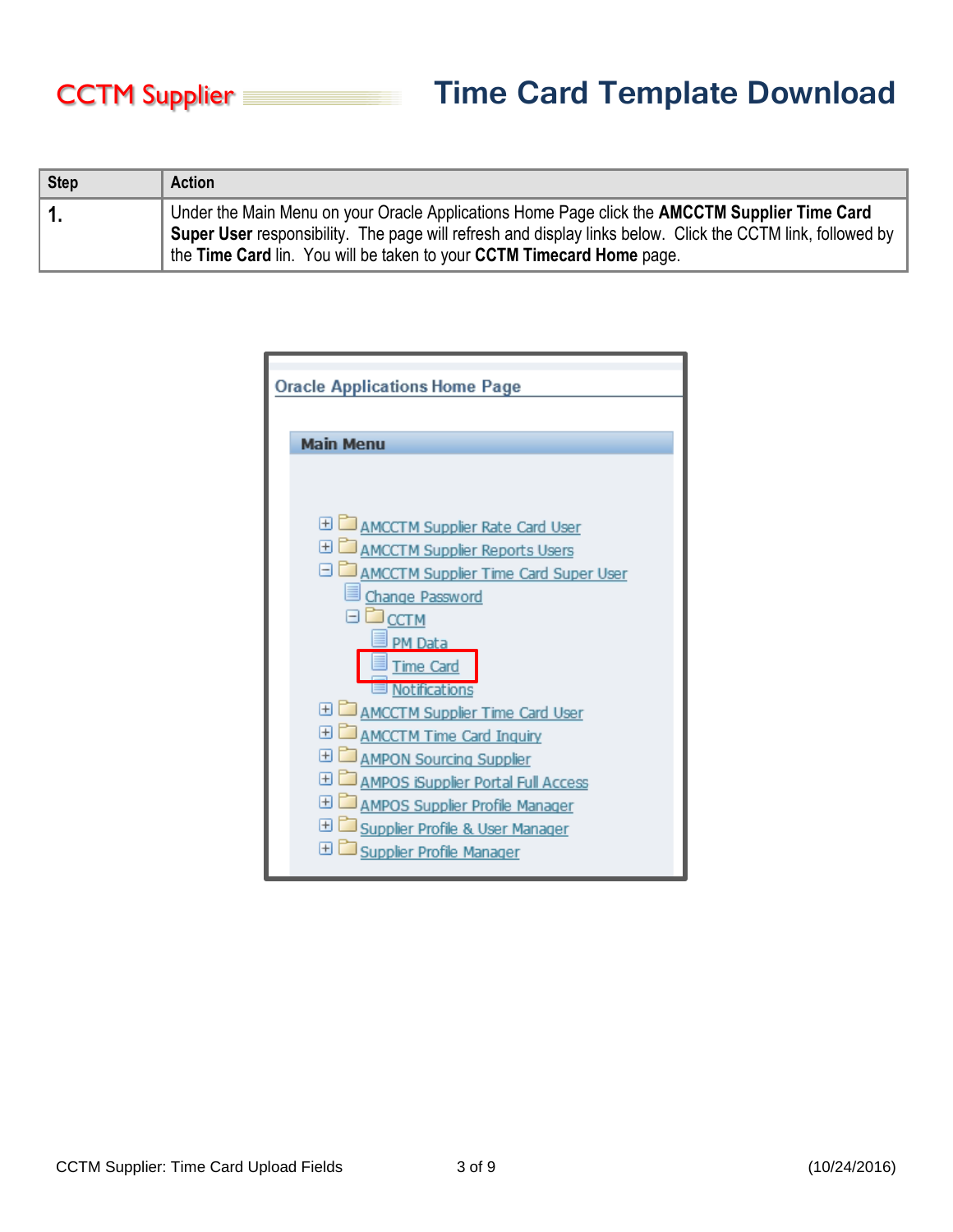| Your CCTM Timecard Home page provides a quick view of Time Cards you have in process including Time Cards in<br>Draft Stage, Time Cards in Pending Stage, Time Cards in Approved Stage and Time Cards in Rejected Stage. |
|--------------------------------------------------------------------------------------------------------------------------------------------------------------------------------------------------------------------------|
| <sup>1</sup> To download a Time Card template, Click the CCTM Time Card Upload link. CCTM Timecard Upload                                                                                                                |

|                      |                                       |                                     |                                                                       |                                      |                                      |                             |                                                                                  | TIONIC LUGULE FICICIONUCS                                                                                                                        |                    |
|----------------------|---------------------------------------|-------------------------------------|-----------------------------------------------------------------------|--------------------------------------|--------------------------------------|-----------------------------|----------------------------------------------------------------------------------|--------------------------------------------------------------------------------------------------------------------------------------------------|--------------------|
|                      | <b>PM Data</b>   Time   Notifications |                                     |                                                                       |                                      |                                      |                             |                                                                                  |                                                                                                                                                  |                    |
|                      | <b>CCTM Timecard Home</b>             |                                     | CCTM Timecard   CCTM Timecard Upload Status                           |                                      |                                      | <b>CCTM Timecard Upload</b> |                                                                                  |                                                                                                                                                  |                    |
|                      |                                       |                                     |                                                                       |                                      |                                      |                             |                                                                                  |                                                                                                                                                  | User Name E87693   |
| OU Name              | AMEREN OP UNIT                        |                                     |                                                                       |                                      |                                      |                             |                                                                                  |                                                                                                                                                  |                    |
|                      | <b>Time Cards In Draft Stage</b>      |                                     |                                                                       |                                      |                                      |                             |                                                                                  |                                                                                                                                                  |                    |
| P <sub>O</sub>       |                                       |                                     |                                                                       |                                      |                                      |                             |                                                                                  | <b>Total Timecard Comment/Change</b>                                                                                                             |                    |
| <b>Number</b>        | <b>OU Name</b>                        | <b>Supplier</b>                     | <b>Submitter</b>                                                      |                                      | Time Card Period(Week Ending Date) ▲ |                             |                                                                                  | <b>Amount Reason</b>                                                                                                                             | <b>Attachments</b> |
| 575311               | AMEREN OP<br><b>UNIT</b>              | <b>IT TEST</b><br><b>SUPPLIER 1</b> | Minor(SCProcPerf 1105), 01/08/2012<br>Katherine A                     |                                      |                                      |                             |                                                                                  | 960.00                                                                                                                                           | ⋔                  |
| 575310               | AMEREN OP IT TEST<br><b>UNIT</b>      | <b>SUPPLIER 1</b>                   | Minor(SCProcPerf 1105),<br>Katherine A                                | 03/11/2012                           |                                      |                             |                                                                                  | 3,182.30                                                                                                                                         |                    |
|                      | <b>Time Cards In Pending Stage</b>    |                                     |                                                                       |                                      |                                      |                             |                                                                                  |                                                                                                                                                  |                    |
| P <sub>O</sub>       |                                       |                                     |                                                                       |                                      |                                      |                             |                                                                                  | <b>Total Timecard Comment/Change</b>                                                                                                             |                    |
| <b>Number</b>        | <b>OU Name</b>                        | <b>Supplier</b>                     | <b>Submitter</b>                                                      |                                      | Time Card Period(Week Ending Date) △ |                             |                                                                                  | <b>Amount Reason</b>                                                                                                                             | <b>Attachments</b> |
| 579540               | AMEREN OP<br><b>UNIT</b>              | <b>IT TEST</b><br>SUPPLIER 1        | Minor(SCProcPerf 1105), 05/13/2012<br>Katherine A                     |                                      |                                      |                             |                                                                                  | 5,536.11                                                                                                                                         | ⋔                  |
| 589220               | AMEREN OP IT TEST<br><b>UNIT</b>      | <b>SUPPLIER 1</b>                   | Minor(SCProcPerf 1105), 06/03/2012<br>Katherine A                     |                                      |                                      |                             |                                                                                  | 2,736.86                                                                                                                                         | ⋔                  |
| 590561               | AMEREN OP IT TEST<br><b>UNIT</b>      | SUPPLIER 1                          | Minor(SCProcPerf 1105), 06/03/2012<br>Katherine A                     |                                      |                                      |                             |                                                                                  | 2,000.00                                                                                                                                         | ⋔                  |
|                      | <b>Time Cards In Approved Stage</b>   |                                     |                                                                       |                                      |                                      |                             |                                                                                  |                                                                                                                                                  |                    |
| <b>PO Number</b>     |                                       |                                     | <b>OU Name Supplier Submitter Time Card Period (Week Ending Date)</b> |                                      |                                      |                             |                                                                                  | <b>Total Timecard Amount Comment/Change Reason</b>                                                                                               | <b>Attachments</b> |
| No results found.    |                                       |                                     |                                                                       |                                      |                                      |                             |                                                                                  |                                                                                                                                                  |                    |
|                      | <b>Time Cards In Rejected Stage</b>   |                                     |                                                                       |                                      |                                      |                             |                                                                                  |                                                                                                                                                  |                    |
| P <sub>O</sub>       |                                       |                                     |                                                                       |                                      |                                      |                             | <b>Total Timecard</b>                                                            |                                                                                                                                                  |                    |
|                      | Number OU Name Supplier               |                                     | Submitter                                                             | Time Card Period(Week Ending Date) △ |                                      |                             |                                                                                  | <b>Amount Rejection Reason</b>                                                                                                                   | <b>Attachments</b> |
| 579540               | AMEREN OP IT TEST<br><b>UNIT</b>      | <b>SUPPLIER 1</b>                   | Minor(SCProcPerf<br>1105), Katherine A                                | 02/12/2012                           |                                      |                             | 5,536.11 Electricians worked 4 hours on<br>Wed. Please re-submit<br>accordingly. | ⋔                                                                                                                                                |                    |
| 579540               | AMEREN OP IT TEST<br><b>UNIT</b>      | <b>SUPPLIER 1</b>                   | Minor(SCProcPerf<br>1105), Katherine A                                | 03/18/2012                           |                                      |                             | 4,320.00 Laborer did not work Mar 14                                             | ⋔                                                                                                                                                |                    |
| 579540               | AMEREN OP IT TEST<br><b>UNIT</b>      | <b>SUPPLIER 1</b>                   | Minor(SCProcPerf<br>1105), Katherine A                                | 04/01/2012                           |                                      |                             |                                                                                  | 5,640.00 Electrician did not work Mar 28                                                                                                         | ⋔                  |
| $\mathcal{F}$ TTD In |                                       |                                     |                                                                       |                                      |                                      |                             |                                                                                  | order to add a new line against a new job to an ovisting TC please go to CCTM Timogard tab. Enter PO Number and Wookending Date and click on Co. | Thoughl            |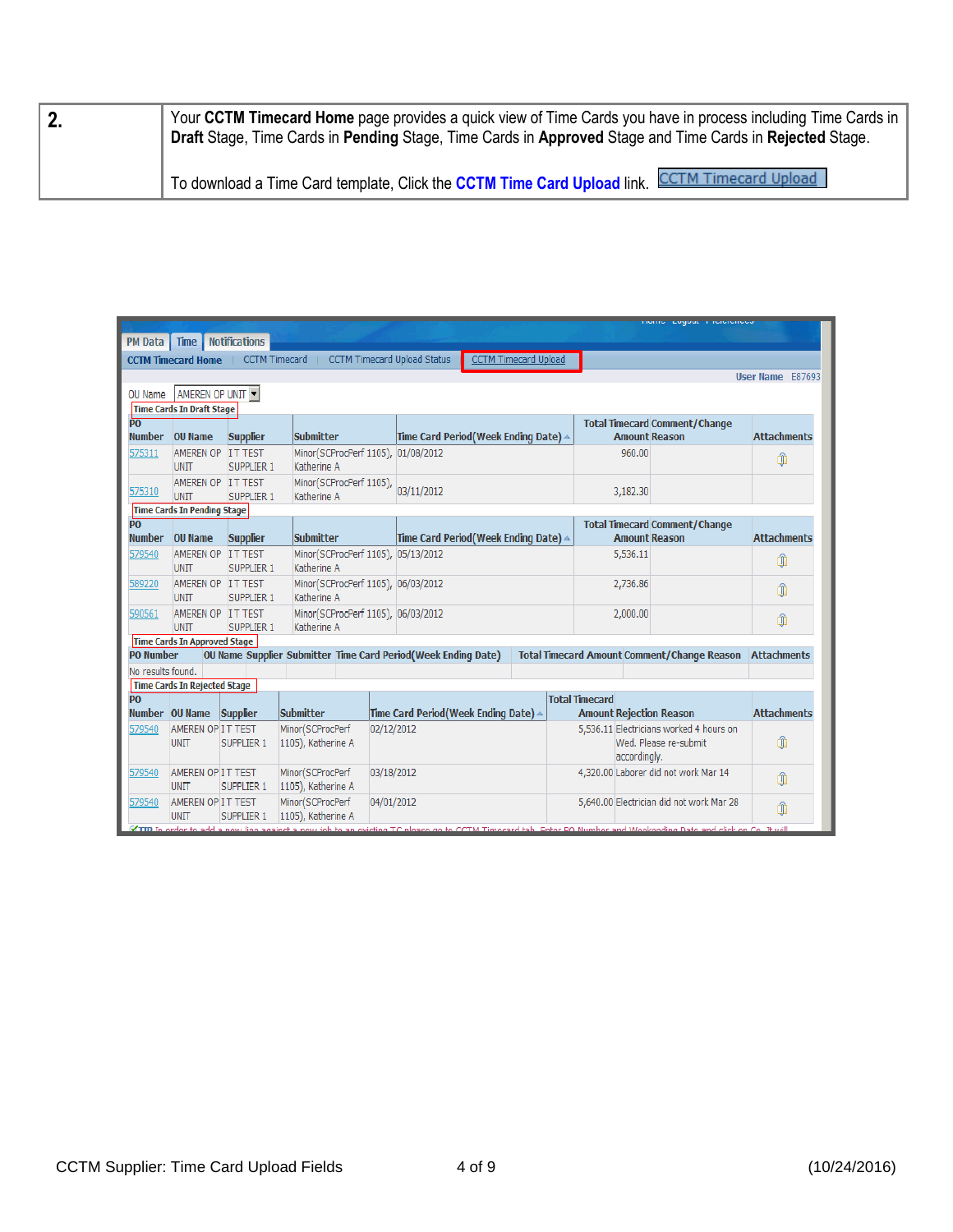| Step | <b>Action</b>                                                                                      |  |  |  |  |  |
|------|----------------------------------------------------------------------------------------------------|--|--|--|--|--|
| ╹3.  | Click the Down Load Template button. Down Load Template  <br>A new window will open.               |  |  |  |  |  |
| ╹4.  | In the File Download - Security Warning window you will be prompted to Open or Save a WinZip File. |  |  |  |  |  |
|      | $\sqrt{$ Open $\sqrt{ }$<br>Click the <b>Open</b> button.<br>A WinZip window will open.            |  |  |  |  |  |

| <b>CCTM</b><br><b>Notifications</b><br><b>PM Data</b><br><b>Time</b>                                  |                                                                                                                                                                                           | Home Logout Preferences                               |
|-------------------------------------------------------------------------------------------------------|-------------------------------------------------------------------------------------------------------------------------------------------------------------------------------------------|-------------------------------------------------------|
| CCTM Timecard Home<br>CCTM Timecard                                                                   | <b>CCTM Timecard Upload Status</b><br><b>CCTM Timecard Upload</b>                                                                                                                         |                                                       |
|                                                                                                       |                                                                                                                                                                                           | User Name E87693                                      |
| <b>Upload File - Status</b>                                                                           | * Select File for Upload<br>Browse                                                                                                                                                        | <b>Down Load Template</b><br><b>Upload</b>            |
| Data File Loader Batch Requests:                                                                      | $\vert x \vert$<br><b>File Download - Security Warning</b>                                                                                                                                |                                                       |
| View By All Jobs<br>G <sub>O</sub>                                                                    | Do you want to open or save this file?                                                                                                                                                    |                                                       |
| <b>Batch Number</b><br>Data File<br><b>File</b><br><b>Type</b>                                        | Name: TimeCardExport.zip<br>凰<br>Type: WinZip File                                                                                                                                        | <b>Details Comments</b>                               |
| 28832148 TimeCardExport-<br><b>Time Card</b><br>579540.csv                                            | From: ebusiness.ameren.com                                                                                                                                                                | The batch request has completed<br>画<br>successfully. |
| <b>Time Card</b><br>28831749 TimeCardExport-<br>579540.csv                                            | Cancel<br>Save<br><b>Open</b>                                                                                                                                                             | The batch request has completed<br>画<br>successfully. |
| TIP Job History will be displayed for 60 days from<br>TIP Please submit the Rate Card for approval on | While files from the Internet can be useful, this file type can<br>potentially harm your computer. If you do not trust the source, do not<br>open or save this software. What's the risk? | <b>Down Load Template</b><br><b>Upload</b>            |
|                                                                                                       | PM Data Time Notifications Home Logout Preferences                                                                                                                                        |                                                       |

| <b>Step</b> | <b>Action</b>                                                                                           |
|-------------|---------------------------------------------------------------------------------------------------------|
| -5.         | The TimeCardExport.xls file is your Time Card template. Double-click the file name to open and save it. |

|      |                |                    | WinZip - TimeCardExport[1].zip |     |         |              |          |                    | $   \mathbb{Z}$ $\times$ |
|------|----------------|--------------------|--------------------------------|-----|---------|--------------|----------|--------------------|--------------------------|
| File | <b>Actions</b> | Options            | Help                           |     |         |              |          |                    |                          |
|      |                |                    |                                |     |         |              |          |                    |                          |
|      | <b>New</b>     | Open.              | Favorites                      | Add | Extract | Encrypt      | View     | CheckOut           | Wizard                   |
| Name |                |                    |                                |     |         | Type         | Modified |                    |                          |
|      |                | TimeCardExport.xls |                                |     |         | Microsoft Of |          | 06/29/2012 4:50 PM |                          |
|      |                |                    | TimeCard_Template_Readme.html  |     |         | HTML Docum   |          | 06/29/2012 4:50 PM |                          |
|      |                |                    |                                |     |         |              |          |                    |                          |
|      |                |                    |                                |     |         |              |          |                    |                          |
|      |                |                    |                                |     |         |              |          |                    |                          |
|      |                |                    |                                |     |         |              |          |                    |                          |
|      |                |                    |                                |     |         |              |          |                    |                          |
|      |                |                    |                                |     |         |              |          |                    |                          |
|      |                |                    |                                |     |         |              |          |                    |                          |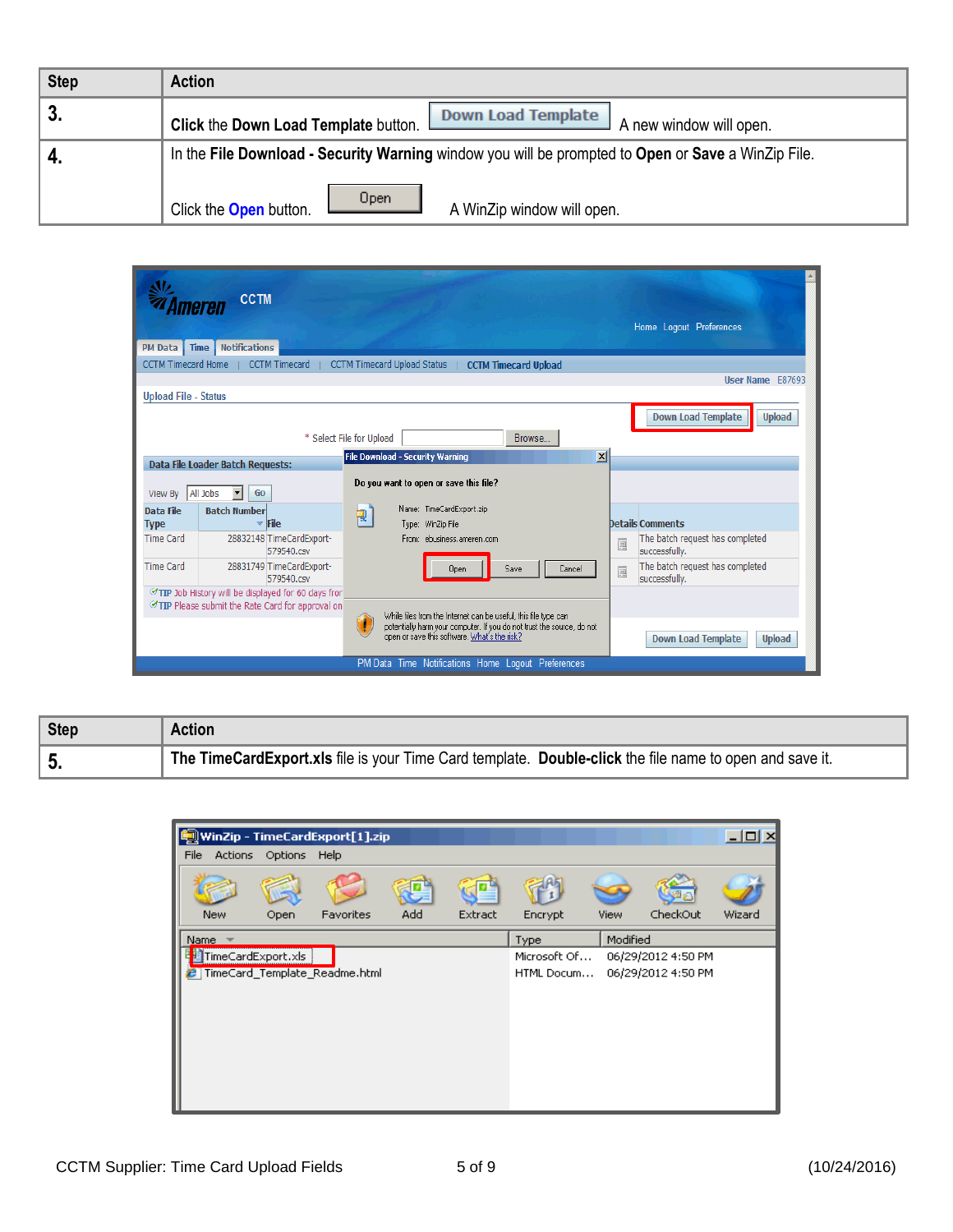| <b>Purchase Order (PO) and Time Card Header Information</b> |                 |                                                                                                                                                                                                                                                                                                                                                                                                  |  |  |  |  |
|-------------------------------------------------------------|-----------------|--------------------------------------------------------------------------------------------------------------------------------------------------------------------------------------------------------------------------------------------------------------------------------------------------------------------------------------------------------------------------------------------------|--|--|--|--|
| <b>Field Name</b>                                           | <b>Required</b> | <b>Details</b>                                                                                                                                                                                                                                                                                                                                                                                   |  |  |  |  |
| Data Type                                                   | Required        | MUST be populated for ALL Time Card lines, a test field<br>used to reference the Time Card Section being uploaded.<br>There are five valid data types:<br><b>Field</b><br>Code<br><b>Name</b><br>LA<br>Labor<br><b>MA</b><br><b>Material</b><br>Equipment<br>EQ<br>Chemical<br><b>CH</b><br>EX<br>Expense<br>DO NOT report details for multiple Data Types on a single<br><b>Time Card line.</b> |  |  |  |  |
| <b>PO Number</b>                                            | Required        | <b>MUST be populated for ALL Time Card lines, a numeric</b><br>field used to enter a valid CCTM PO number for which time<br>card details are to be uploaded.                                                                                                                                                                                                                                     |  |  |  |  |
| <b>PO Line Number</b>                                       | Required        | MUST be populated for ALL Time Card lines, a numeric<br>field used to enter a valid CCTM PO line number for which<br>time card details are to reference.                                                                                                                                                                                                                                         |  |  |  |  |
| <b>Job Number</b>                                           | Dependant       | A text field used to enter a valid job number associated with<br>the CCTM PO Line Number, this field is required for all<br>Time Card Lines ONLY when PO Source Type is DOJM or<br><b>EMPRV.</b> The required job number(s) should be<br>communicated by the Ameren Time Card Approver, and may<br>be shown in the PDF PO details.<br>For PO Source Type iProc, leave this field blank.          |  |  |  |  |
| <b>Time Card Period</b>                                     | Required        | MUST be populated for ALL Time Card Lines, a date field<br>(MM/DD/YYYY) used to enter a valid Time Card Week<br>Ending Date, which MUST be a Sunday date.                                                                                                                                                                                                                                        |  |  |  |  |
| <b>Vendor Reference Number</b><br>(VRN)                     | Optional        | A free text field which can be used to reference your<br>company's Invoice Number(s) as needed, for reconciliation.<br>When the VRN field is populated, the data will be included in<br>subsequent notifications, and in iSupplier Portal Invoice and<br>Payment details.                                                                                                                        |  |  |  |  |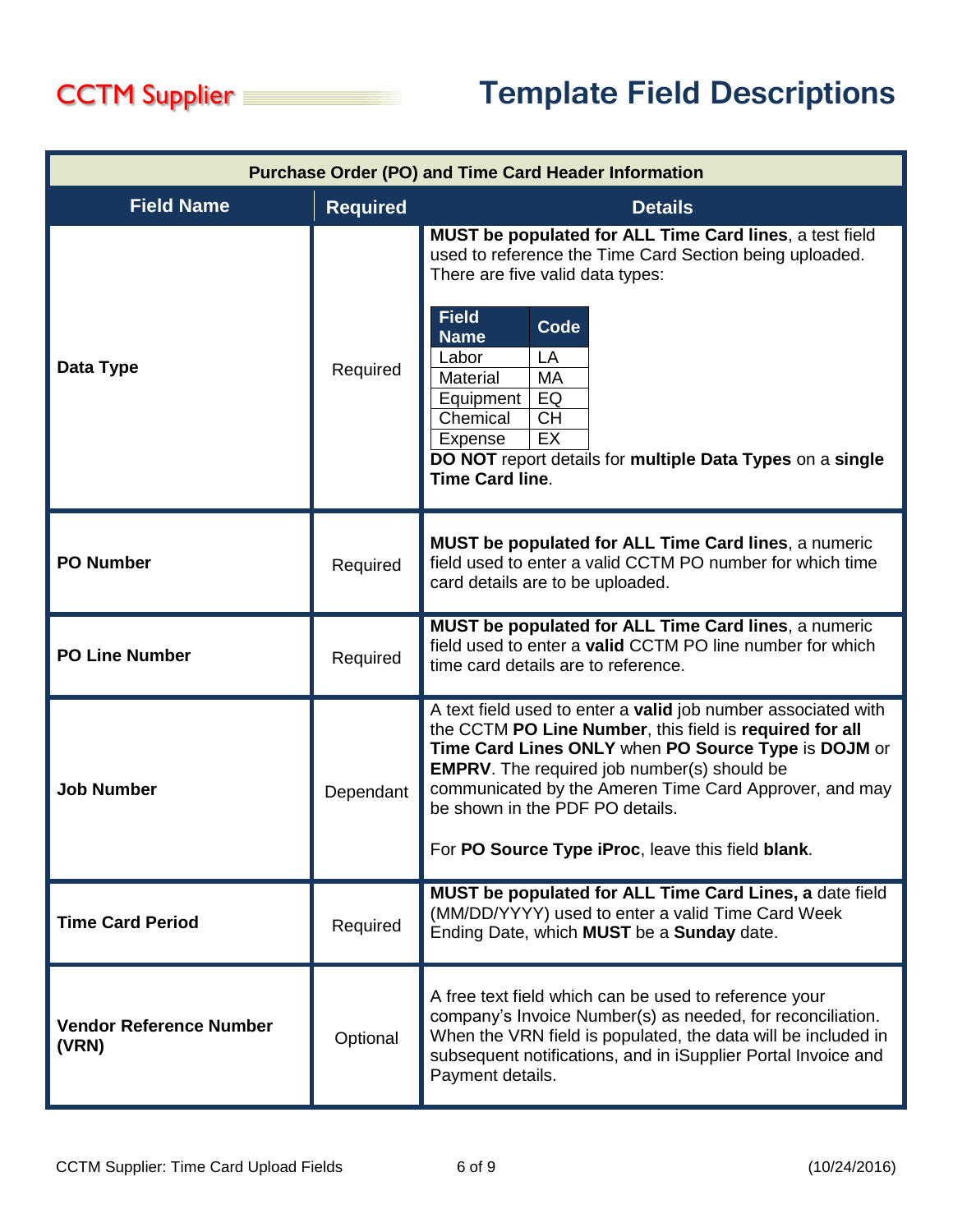| Labor/Chemical/Equipment Data Type (From Rate Card) |           |                                                                                                                                                                                                                                                                                                                                  |  |  |  |
|-----------------------------------------------------|-----------|----------------------------------------------------------------------------------------------------------------------------------------------------------------------------------------------------------------------------------------------------------------------------------------------------------------------------------|--|--|--|
|                                                     |           | Craft, Local, Work Type/Place, Rate Type, & Unit of Measurement make up a valid craft combination                                                                                                                                                                                                                                |  |  |  |
| <b>Craft</b>                                        | Required  | A text field, information entered MUST match the exact<br>spelling of the Rate Card Craft, and is validated against the<br>approved Rate Card for the Time Card period.                                                                                                                                                          |  |  |  |
| Local                                               | Dependent | A text field, information entered MUST match the exact<br>spelling of the Rate Card Local field, and is validated<br>against the approved Rate Card for the Time Card<br>period.<br>As Local is an optional field in the Rate Card, if it is blank in<br>the Rate Card, it MUST be blank in the Time Card.                       |  |  |  |
| <b>Work Type</b>                                    | Required  | A text field, information entered <b>MUST</b> match the exact<br>spelling of the Rate Card Work Place, and is validated<br>against the approved Rate Card for the Time Card<br>period.<br>As Work Type/Place is an optional field in the Rate Card, if it<br>is blank in the Rate Card, it MUST be blank in the Time<br>Card.    |  |  |  |
| <b>Rate Type</b>                                    | Required  | A text field, information entered <b>MUST</b> match the exact<br>spelling of the Rate Card Rate Type field, and is validated<br>against the approved Rate Card for the Time Card<br>period.                                                                                                                                      |  |  |  |
| <b>Badge Number</b>                                 | Optional  | A forced choice text field which can be used to enter a valid<br>Ameren badge number for individuals on site at a Missouri<br>Energy Center (other than Callaway). Otherwise, it MUST<br>be left blank.                                                                                                                          |  |  |  |
| <b>Consultant Name</b>                              | Required  | A free text field, for Labor, this field is used to enter the<br>name of the individual who worked. For Equipment, it is<br>used to enter Equipment ID.<br>This field MUST be left blank for Bulk Daily and Bulk<br><b>Weekly Time Card Entry Mode.</b>                                                                          |  |  |  |
| <b>Unit of Measurement</b>                          | Required  | A forced choice text field, information entered MUST match<br>the exact spelling of the Rate Card Unit of Measurement, and<br>is validated against the approved Rate Card for the Time<br>Card period. Valid Values:<br>100's > Day > Each > Feet > Gallons<br>Hours > Meter > Miles > Week                                      |  |  |  |
| <weekdays></weekdays>                               | Dependent | Numeric fields (Monday through Sunday) used to enter a<br>valid work unit for Individual Daily or Bulk Daily Entry<br>Mode (total work units across all individuals assigned the<br>Craft Combination), for each day of the Time Card period.<br>These fields MUST be left blank for Bulk Weekly Time<br><b>Card Entry Mode.</b> |  |  |  |